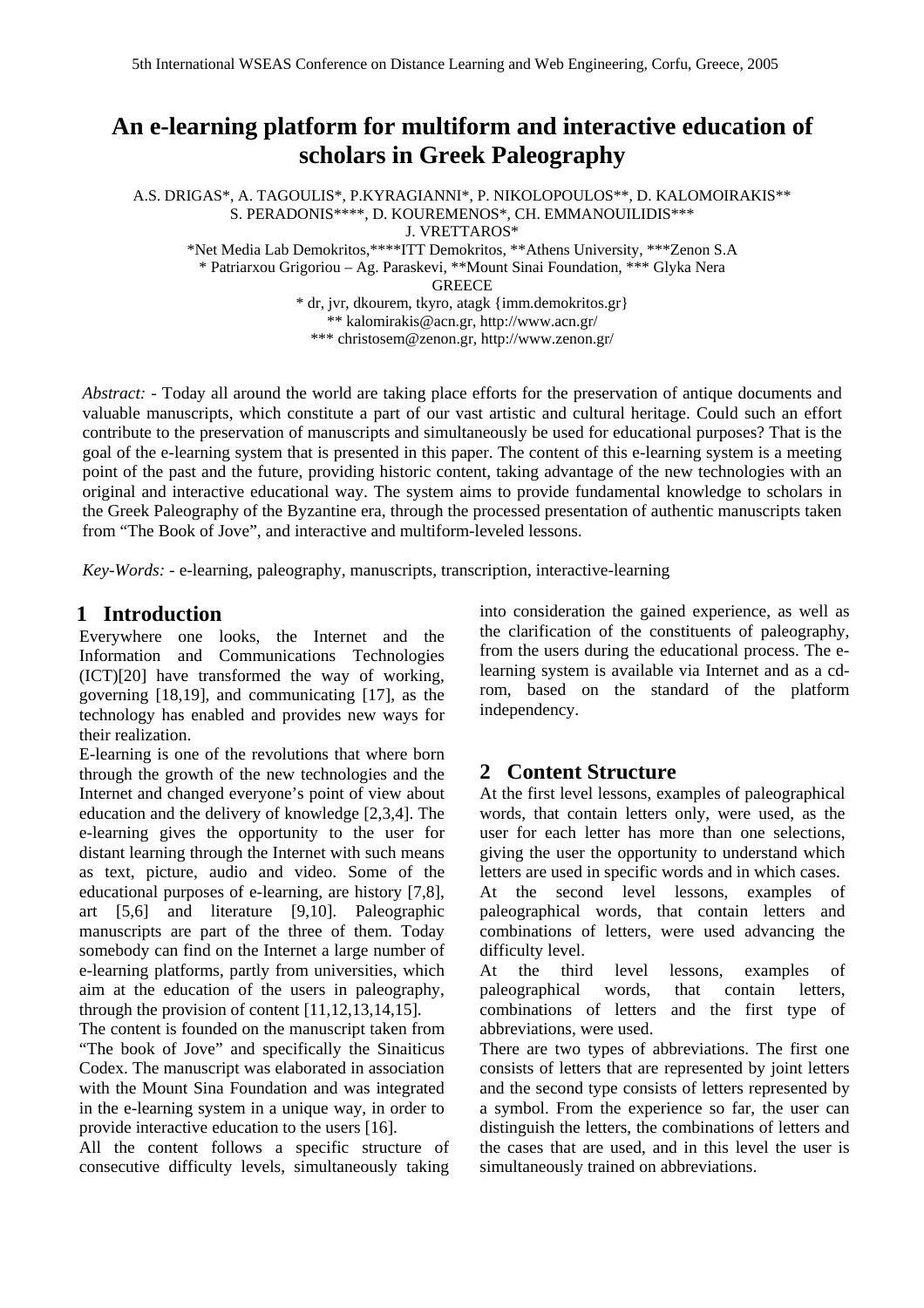### **3 New Features & Lessons**

The e-learning system is enriched with new features such as pictures of the authentic manuscript of the "Book of Jove" and also a new interactive lesson for the Theory Lessons and a new section called, Theory Interactive Lessons, has been developed and integrated.

#### **3.1 The Introductory note**

In the interactive lessons we chose not to include cases of letters, combinations of letters and abbreviations that appear rarely in "The Book of Jove" and in Greek Paleography in general, in order not to deviate from the educational purposes of this e-learning system. These rare cases of the constituents of Greek paleography may not be used in the lessons but they are reported and described in the Introductory Note, so that the user can have an integrated view of the constituents of the Greek pearlscript paleography.

The introductory note also includes a map of the Greek polytonic keyboard layout and the Greek polytonic key combinations for Windows users (Fig.1). There are 25 diacritical marks and combinations of diacritical marks that are used in Greek paleography and are available through key combinations, hence the presence of the map was necessary for the users.



Fig.1 Example of key combination

#### **3.2 The Theory lessons**

The Theory lessons have been enriched. The design has been changed and there are new features and a new interactive lesson.

#### **3.2.1 New Design**

Entering this lesson the user comes across the instructions that have to be followed. The user is given the opportunity to study and learn the spelling of paleographic words, through a large number of representative examples. There is a column

containing the letters, the combinations of letters and the two types of abbreviations that are included in the educational content. For each one of them, there are examples, where the user can learn the letters, the cases and the words as well as part of the words where each letter, combination of letters and abbreviation is used in Greek paleography (Fig.2). Some of the examples are common with the examples used in the interactive lessons in order to make the educational process of the user easier.

|               | $\lambda$ | λόγον<br>$\sim \sim \nu$             | βλασφημεϊται<br><i>upart hyperror</i> | βλέπει<br>uitwood         |
|---------------|-----------|--------------------------------------|---------------------------------------|---------------------------|
|               | $\lambda$ | λόγους<br><b>A</b> <i>a</i> rove     | άλγεϊ<br>$\alpha \lambda \gamma q$    | πλήν<br>with his          |
| $\tau$ $\tau$ |           | τοσούτον<br>$\overrightarrow{10000}$ | άλητήριος<br>achorhoroo               | τούτο<br>riouto           |
| τ             |           | TWV<br>$\frac{1}{2}$                 | τήν<br>Three                          | öτι<br>$\delta \tilde{r}$ |

Fig.2 Sample of the Theory Lesson

#### **3.2.2 New interactive lesson**

The theory course has been enriched with an extract from the Sinaiticus Codex of the "Book of Jove". There, the user has the opportunity to see the letters, combinations of letters and the two types of abbreviations automatically distinguished in the book, by pressing the corresponding button. For example if the user presses the "Combinations of letters button", the combinations of letters appear (Fig.3). The book extract is the same as the examples for the interactive lessons are based on, in order to facilitate the educational course of the user through the whole content. When the user has completed this page he can proceed to the next one by pressing the "next page button".



Fig.3 Sample of the interactive lesson

#### **3.2.3 New Features**

The content has been enriched with pictures of the manuscript, from the Sinaitucus Codex of "The Book of Jove". A section was created where, each page of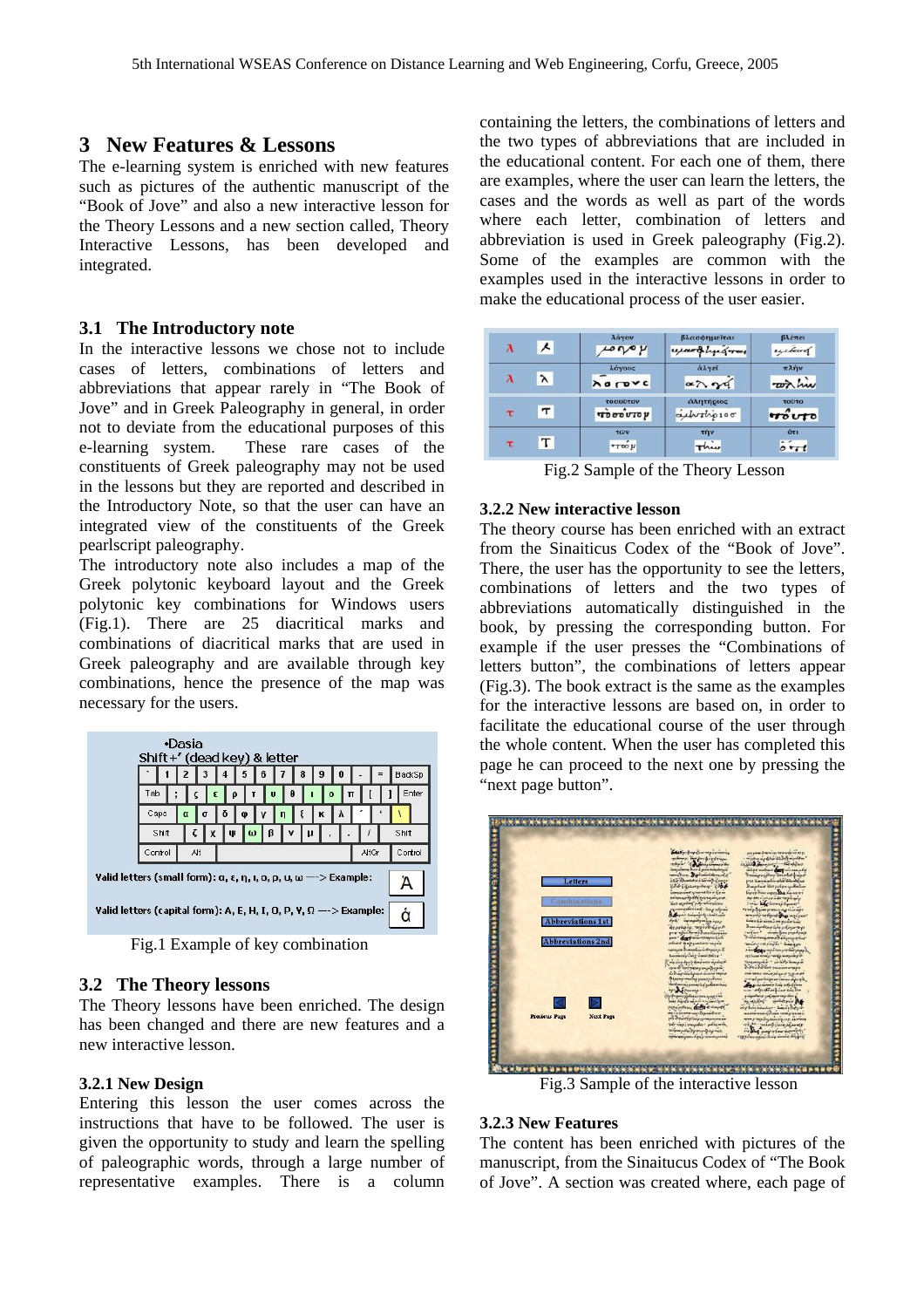the extracted manuscript is presented accompanied by its translation, giving the opportunity to the user to read and study the authentic manuscript of the Sinaitucus Codex (Fig.4). By pressing the "next page button", the user is transferred to the next page.



Fig.4 Sample of "The Book of Jove"

#### **3.2 The Theory Interactive Lessons**

A new type of lesson was developed that is considered important for leveled and integrated education of the user in Greek paleography, namely "The Interactive Lessons". Though this lesson the user is trained and simultaneously evaluates his/her ability in distinguishing the letters, the combinations of letters and the two types of abbreviations (Fig 5). This lesson contains sentences where the letters, combinations of letters and the two types of abbreviations have been distinguished in a nonvisible way for the user. This lesson follows the content structure on which the e-learning system is based. Hence, the user is primarily trained in distinguishing the letters.



Fig.5 Sample of the Theory Interactive Lessons

For example by pressing a part of the sentence that the user thinks is a letter, the application informs the user if it is correct or wrong, and what the part of the sentence that the user pressed, represents. From the theory and the theory interactive lessons, the user has obtained high skills in distinguishing and comprehending the letters, combinations of letters and the two types of abbreviations before proceeding to the interactive transcript and manuscript interactive lessons.

### **4 Development of the E-learning Environment**

For the development of the e-learning system environment the java programming language was used. As far as the Internet platform is concerned, the java server pages (jsp) provides many benefits, such as, separated content and display logic, support of the software reuse through the use of components, platform independency, better tool support, portable to multiple servers and operating systems, extensibility, and it's better for the development of dynamic parts. When exploring the opportunities that jsp gives, it becomes clear that the e-learning system Internet platform has gained a whole new look  $(Fi\varrho.6)$ 

Moreover, as far as the development of the user interface is concerned, Java offers many advantages. It is platform independent, in order to give access to the content for any user, either he uses it via Internet or via cd-rom. Another advantage is multithreading, that is, the possibility for executing many processes simultaneously.

Multithreading was a basic requirement, especially for the development of the paleographical keyboard, where there was the need for presentation and usage of images and, simultaneously data input from the user.

The evolved libraries, Swing and AWT, made possible, the simultaneous presentation and usage of labels, buttons, text fields, and images for the development of the graphical user interface, in a window environment. Moreover, the constituents of the Java libraries are considered as lightweight, meaning that they are all written in Java, and therefore there aren't visible differences, in the speed of the applications, despite the use of numerous images.

Using special methods for the text constituents, a comparison between the data given by the program, and the data input by the user, character by character, was achieved at the manuscript interactive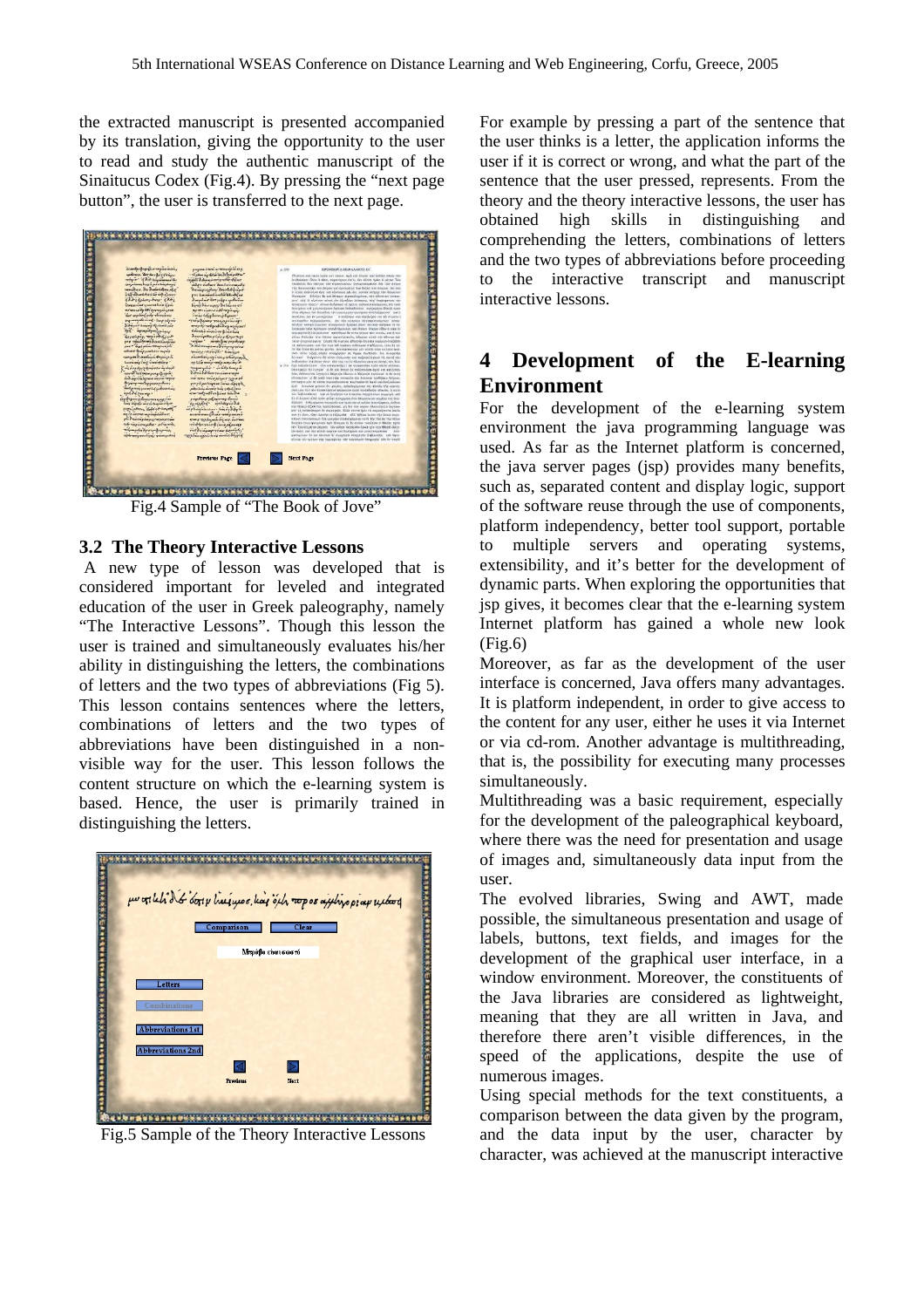lessons, resulting in a more efficient education of the user.

Through the libraries that contain classes and interfaces for the support of text constituents, and through the ability given by the nature of Java, for selecting the desired font, the use of the Greek polytonic system, by the user for data input and from the content of the database, became possible.

Integrating the Greek polytonic system to the platform was not very easy, as it was recently included in the Windows software. Therefore, it is easy to understand that the Greek polytonic system is not included in any programming language development platform. Through special processes we integrated to the development platform a Greek polytonic font and managed to achieve the usage of the Greek polytonic system.

| <b>B</b> greekpaleography<br>- Microsoft Internet Explorer<br>Apple Endanyoda Rodol-Avarrupy Envalve Borbog<br>Tiou +                                                                                                         | DAvoltimon of Avorrativo @ 8 - 5 - 10 %                                                                                                                                                                                                                                                                                                                                                                                                                                                                                                                                                                                                                                                                                                                                                                                                                                                                                                                                                                                                                                                                                                                                                                                                                                                                                                                                                                                                                                                                                                                                                                                                                                                                                                                                                                                                                                                                                                                                                                                             | <b>DIX</b>                                                                                                                                                                                                                                                                                                                            |
|-------------------------------------------------------------------------------------------------------------------------------------------------------------------------------------------------------------------------------|-------------------------------------------------------------------------------------------------------------------------------------------------------------------------------------------------------------------------------------------------------------------------------------------------------------------------------------------------------------------------------------------------------------------------------------------------------------------------------------------------------------------------------------------------------------------------------------------------------------------------------------------------------------------------------------------------------------------------------------------------------------------------------------------------------------------------------------------------------------------------------------------------------------------------------------------------------------------------------------------------------------------------------------------------------------------------------------------------------------------------------------------------------------------------------------------------------------------------------------------------------------------------------------------------------------------------------------------------------------------------------------------------------------------------------------------------------------------------------------------------------------------------------------------------------------------------------------------------------------------------------------------------------------------------------------------------------------------------------------------------------------------------------------------------------------------------------------------------------------------------------------------------------------------------------------------------------------------------------------------------------------------------------------|---------------------------------------------------------------------------------------------------------------------------------------------------------------------------------------------------------------------------------------------------------------------------------------------------------------------------------------|
| Aucúfikovan<br>www.greekpaleography.com<br>Main page<br>Introductory<br><b>Theory lessons</b><br><b>Theory Interactive</b><br>lessons<br><b>Transcript Interactive</b><br>Lessons<br><b>Manuscript Interactive</b><br>Lessons | **********<br>V.H<br>months through a require down,<br>arrangement of the New York of the<br>an the hostenbooks<br><b>Beauty exploy Dearborn</b><br><b>Difference Committee Committee</b><br>ry tanàn'i vitritan'i<br>Salamoutus (NK)<br>hapfair integrigation<br>na con yours for your<br>twel-human the biogram<br>te in dans Lift was as<br>in this brought<br><b>Marketpapelin</b><br>denised - hay etc.<br>o name of the main and<br>would network?<br><b>General</b><br>weekly shown I are the lot been<br><b>Contractor</b><br>irialization physical<br>The companies<br><b>Representative Association</b><br>winesto and internal<br>mpaadan wara<br><b><i>CONTRACTOR</i></b><br>weekening med her predictions<br>with the conditional contract does<br>an advertising the complete<br>leg Russia de la contentación<br>All 1 vs Killy Kasard<br>Son Literature and contemporary<br><b>CONTACTOR</b><br><b>CONTACTOR</b> CONTACTOR<br><b>Bagridager for the T</b><br>a my kyantogo at como objectivo<br>ada kay singay kay sababian<br>report of posteroid.<br>www.pagemental.com<br>mar.<br><b>Continental Continental</b><br>prince, didn't it have?<br>فرفان بسنة توجدها و<br><b>Service Light Convert</b><br>www.washipode.org.com<br><b>Board may commented</b><br>middentifeholanderne<br>of cast imaging a stressed<br>$\frac{\partial}{\partial x^2}=\frac{\partial}{\partial x^2}+\frac{\partial}{\partial x^2}+\frac{\partial}{\partial x^2}+\frac{\partial}{\partial x^2}+\frac{\partial}{\partial x^2}+\frac{\partial}{\partial x^2}+\frac{\partial}{\partial x^2}+\frac{\partial}{\partial x^2}+\frac{\partial}{\partial x^2}+\frac{\partial}{\partial x^2}+\frac{\partial}{\partial x^2}+\frac{\partial}{\partial x^2}+\frac{\partial}{\partial x^2}+\frac{\partial}{\partial x^2}+\frac{\partial}{\partial x^2}+\frac{\partial}{\partial x^2}+\frac{\partial}{\partial x^2}+\frac{\partial}{\partial x^2}+\frac{\partial}{\partial x^2}$<br>andaly worth space.<br><b>EXTRACTION FROM "THE BOOK OF JOVE"</b> | MendBacq Invoicenc <sup>29</sup> Web assistant C - Norton Antiques C -<br><b>E-learning system for Greek palaeography</b><br>This elearning system<br>consists a part of the<br>dscribe program and it<br>is aimed to introduce<br>users in pearlscript type<br>paleography of the 9 <sup>th</sup> to<br>the 12 <sup>th</sup> century |
| <b>Oharchrysidings</b>                                                                                                                                                                                                        |                                                                                                                                                                                                                                                                                                                                                                                                                                                                                                                                                                                                                                                                                                                                                                                                                                                                                                                                                                                                                                                                                                                                                                                                                                                                                                                                                                                                                                                                                                                                                                                                                                                                                                                                                                                                                                                                                                                                                                                                                                     | <b>D</b> Internet                                                                                                                                                                                                                                                                                                                     |

Fig.6 The new look of the site

## **Conclusion**

The effort for the revival of Greek manuscripts is in its beginning. We intend to continue this effort by enriching the content, with more manuscripts, types of paleography, and elements of the Greek paleography for the specific system. Already the scholars of the Theology department of the Athens University are showing great enthusiasm for the coming of such a tool in their hands. But should Greek paleography be aimed at scholars only?

"In the time that there is a great need for confronting the lexical poverty that appears especially in the young people, the return to the Greek linguistic inheritance is the answer to this problem", as the President of the Greek Philologist Union remarks.

Hence, we plan to use the know-how and the infrastructure of this e-learning system that was used for this content, for a new system concerning Greek paleography and Greek manuscripts that will be

attractive and popularized and will aim at bringing every user close to the lexical and cultural wealth of the Greek language.

*References:* 

[1] National Learning Network, "Paving the way to excellence in e-earning", (http://www.nln.ac.uk/materials/tutors/Paving\_the\_ way.asp?menuitem=paving).

[2] Djamshid Tavangarian, Markus E. Leypold, Kristin Nölting, Marc Röser, Denny Voigt, **"**Is e-Learning the Solution for Individual Learning?" Djamshid Tavangarian, Markus E. Leypold, Kristin Nölting, Marc Röser, Denny Voigt, University of Rostock, Germany, Electronic journal of e-learning, Vol.2, Issue 2, December 2004.

[3] Dr. Marc J. Rosenberg, "E-learning".

[4] Lewis, M. "Interactive multimedia pedagogy: How interactivity supports learning", 2003, (http://www.thelearningcurve.com/lessons/resources/ media/TLC\_interactive%20pedagogy.pdf).

[5] Tate Gallery, e-learning content (http://www.tate.org.uk/learning/).

[6] Magda Vasillov, "E-Learning Art History: An Asynchronous Online Art History Course for Community College Students", Education Technology 2001 Conference.

[7] ABC's Winged Sandals website, e-learning interactive project for Ancient Greek History.

[8] University of Hong Kong, French at HKU e-Learning

(www.hku.hk/french/resources.htm#online).

[9] The CUNY Online Distributed Learning Network, Introduction to Literature

(http://www.dln.cuny.edu/courseinfo.php?CourseID  $=973$ ).

[10] California University State, Stanislaus**,** Online Courses Art, History, Psychology and Literature

[11] The National Archives, "Paleography: reading old handwriting 1500 – 1800-A practical online tutorial"

(http://www.nationalarchives.gov.uk/palaeography/). [12] A. Cartelli, M. Palma: The Open Catalogue of Manuscripts Between Paleographic Research and Didactic Application , IRMA 2003 International Conference "Information Technology and

Organizations: Trends, Issues, Challenges and Solutions", 18-21/05/2003, Philadelphia PA, USA.

[13] The Schoven Collection, e-learning content for paleography

(http://ce.byu.edu/courses/univ/734141400105/publi c/start.htm).

[14] The University of Melbourne, Ductus –an online course in Paleography

(http://www.medieval.unimelb.edu.au/ductus/).